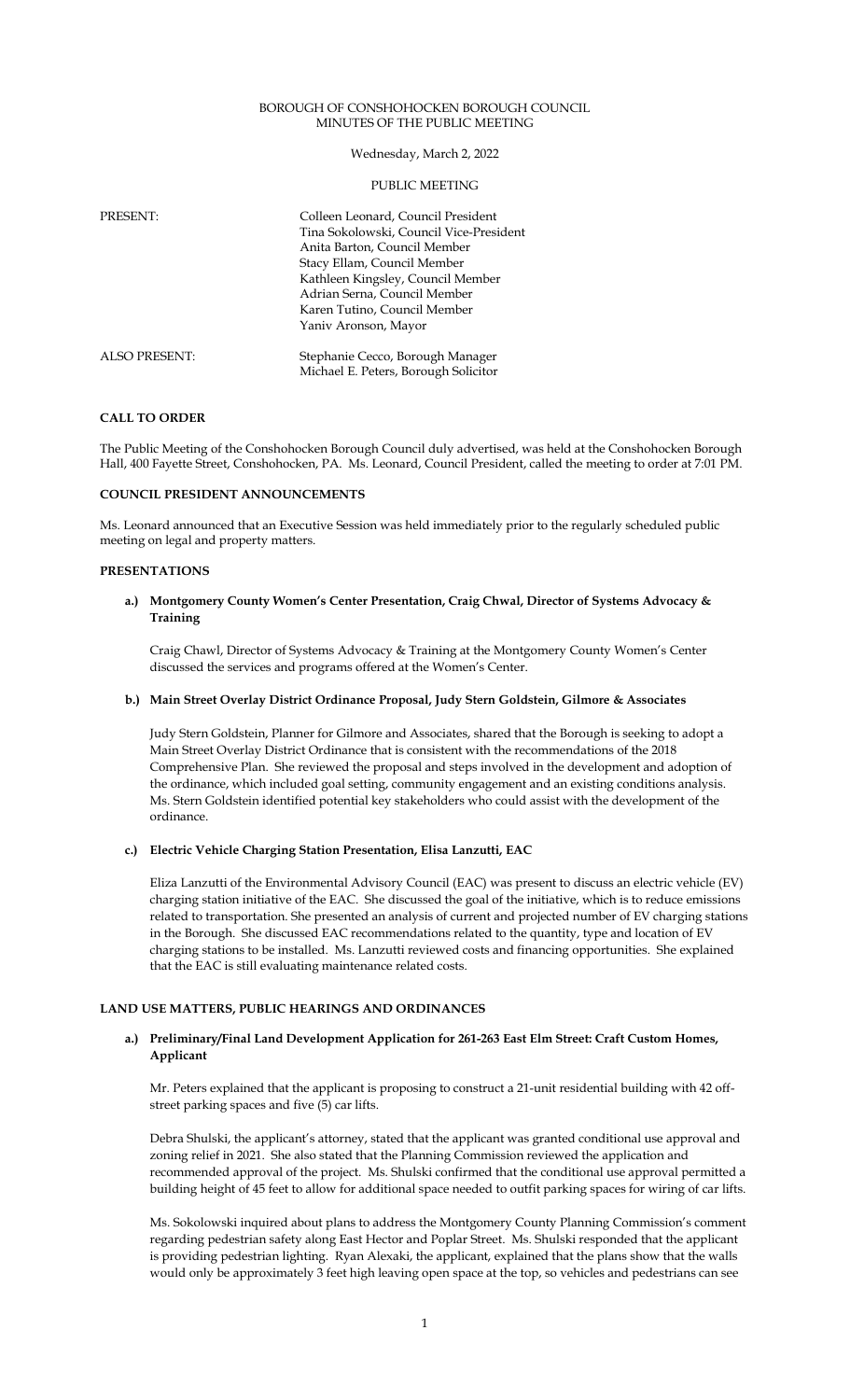each other. He added that the only proposed exit is Poplar Street, as the Elm Street driveway is proposed to be entrance-only. Therefore, vehicles entering from Elm should clearly see any activity on the sidewalk.

Ms. Cecco recommended that the Borough consult the Borough Engineer for a reasonable solution that could be added to the structure of the building to alert pedestrians/cyclists of exiting vehicular traffic. Borough Council and the applicant agreed.

### **b.) Discuss and consider authorizing advertisement of an amendment to the Borough's Solicitation Ordinance**

Mr. Peters stated that a provision of the Borough's Solicitation Ordinance permits the Police Department to secure and check fingerprints of applicants. Mr. Peters explained that the procedure is not enforced by the Borough and is considered invalid by the PA Commonwealth Court. Mr. Peters asked Council to consider authorizing advertisement of amendment to the Borough's Solicitation Ordinance for the removal of the fingerprinting provision.

### **Ms. Sokolowski made a motion to authorize advertisement of an amendment to the Borough's Solicitation Ordinance, seconded by Ms. Barton. The motion carried 7-0.**

### **c.) Zoning Ordinance Codification Update—R-O District**

Mr. Peters explained that, as a result of the decision of the Commonwealth Court of Pennsylvania, Ordinance no. 08-2017 is no longer valid, and therefore section 27-1202, subsection 5 of the Zoning Ordinance is no longer of any force or other effect. He stated that Borough Administration is requesting the removal of subsection 27-1202.5 from the codification of the Borough's Zoning Ordinance by including its removal in the proposed zoning ordinance amendment to amend administrative provisions.

# **COUNCIL BUSINESS**

### **a.) Conduct interviews for Borough Board and Commission vacancies**

Ms. Leonard introduced Brianna DePaul who was present to interview for the Friends of Conshohocken Parks (FOCP). Ms. DePaul discussed how her experience as social media manager for a local non-profit could benefit the FOCP. She explained that her first priority as a member, if appointed, would be to engage the younger millennial generation. She discussed the importance of outdoor spaces, specifically parks, for children and dogs. She discussed the idea of permitting dogs in Sutcliffe Park during off-peak seasons.

Ms. Leonard introduced Christine Dempsey who was present to interview for the Friends of Conshohocken Parks. Ms. Dempsey discussed how her professional experience in corporate finance could contribute to the FOCP. She commented on ways to improve Fayette Street, specifically regarding pedestrian safety and walkability.

### **MANAGER MATTERS**

There were no manager matters.

#### **DEPARTMENT MATTERS**

### **a.) Discussion on the updated Borough Typical Details Booklet**

Ms. Leonard introduced Tyler Williams, Borough Alternate Engineer, who was present to discuss revisions to the Borough's Typical Details Booklet. Mr. Williams explained that the Typical Details Booklet is a guide with acceptable constructions details and practices for homeowners, contractors, and developers. He reviewed the proposed revisions.

# **b.) Discuss and consider authorizing advertisement of an ordinance to adopt the 2018 International Building Code and 2018 International Property Maintenance Code**

Ray Sokolowski, Executive Director of Operations, stated that the state has adopted, as part of the Uniform Construction Code, new international codes. He recommended that Borough Council consider adopting the 2018 codes in order to be consistent with the state.

**Ms. Barton made a motion to authorize advertisement of an ordinance to adopt the 2018 International Building Code and 2018 International Property Maintenance Code, seconded by Ms. Kingsley. The motion carried 7-0.** 

### **LEGAL MATTERS**

**a.) Consider approving Resolution 2022-06 authorizing the purchase of real estate property, specifically tax map parcel nos. 05-00-03100-00-9, 05-00-11828-00-2, 05-00-04880-00-2 and 05-00-02100-00-1**